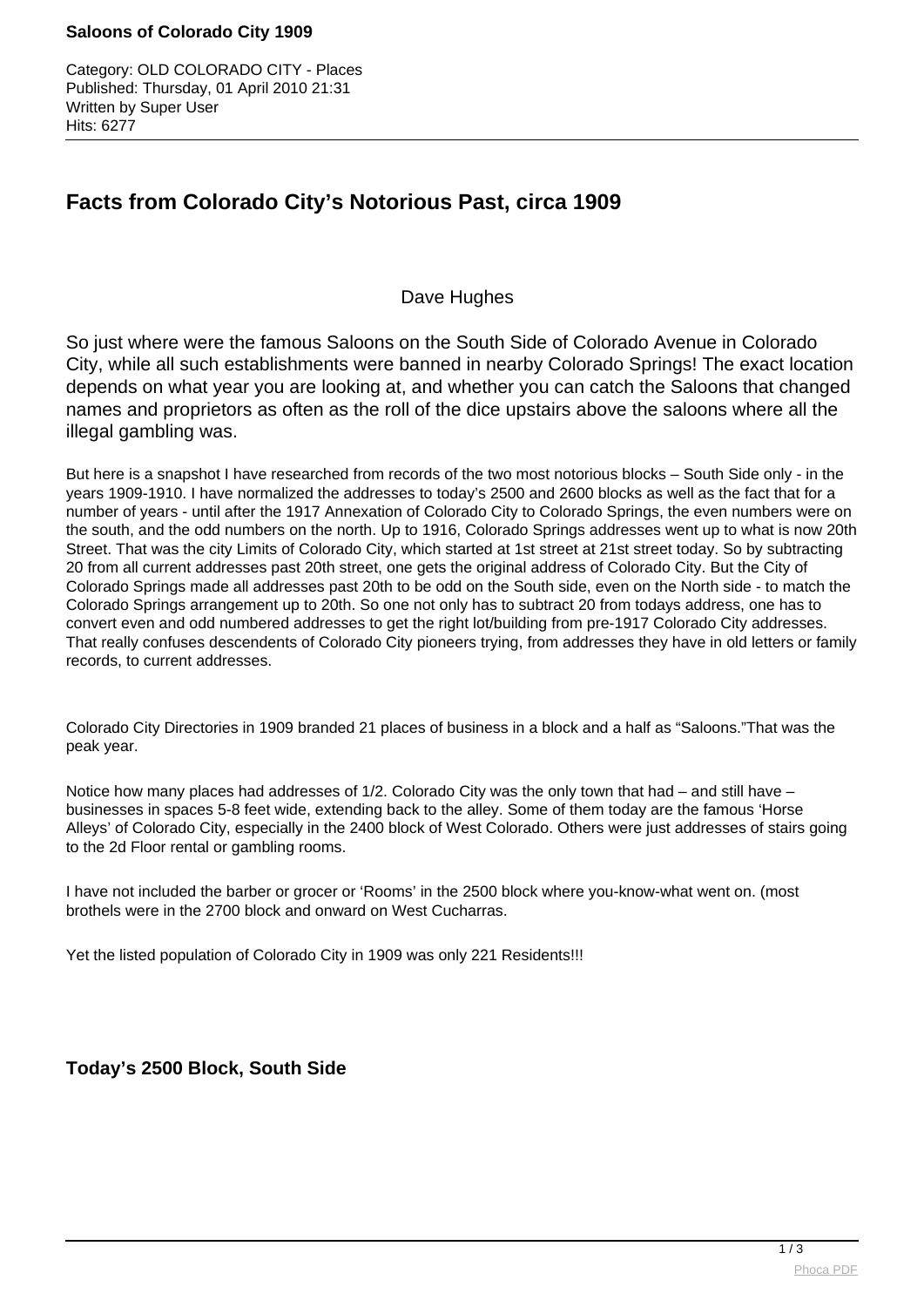#### **Saloons of Colorado City 1909**

Category: OLD COLORADO CITY - Places Published: Thursday, 01 April 2010 21:31 Written by Super User Hits: 6277

The Hoffman, saloon N. B. Hanes, prop., 2501 Colorado Ave.

Hotel Hoffman, 2501 ½ Colorado Ave (stairway onto to gambling and rooms upstairs)

Sallee & McCall, saloon, 2509 Colorado Ave.

Julius & Thompson, saloon, 2511 Colorado Ave.

Hiawatha Bar, 2511 West Colorado

Perrine, A., saloon, 2513 Colorado Ave.

Lambert and Montz, saloon, 2515 Colorado Avenue

Shafer, E. G., 2517 Colorado Ave

Arcade Club, J. I. Lacy, saloon., 2519 Colorado Ave

Lacey, James I., saloon, 2519 Colorado Ave.

Rowan, John, cigars, 2519 1/2 Colorado ave.

Our Way, restaurant, 2521 Colorado Ave.

Hooper and Zobel, saloon, 521 1/2 Colorado Ave.

Rohwer, Henry, saloon, 2521 1/2 Colorado Ave

Foersteman, A, saloon 2523 1/2 Colorado Ave

Risser, Lewis F., saloon, 2525 Colorado Ave.

Abbey & Nickell, saloon, 2525 1/2 Colorado Ave Rumsey & Worley, saloon, 2527 1/2 Colorado Ave. Stumb & Day saloon, 2529 Colorado Ave. Kelly, P. A., saloon, 2531 Colorado Ave. Martin, Robert, saloon, 2533 Colorado Ave.